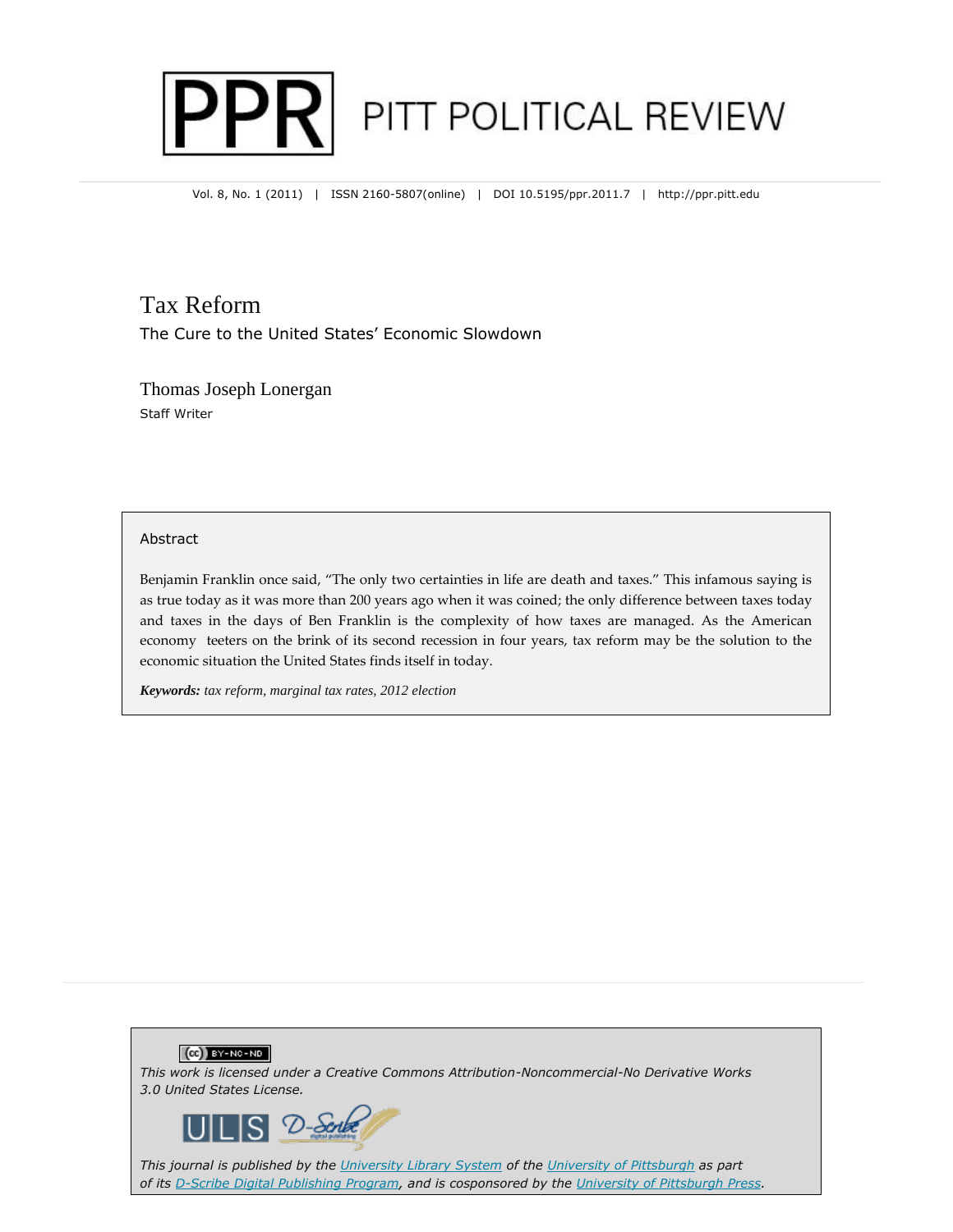Vol. 8, No. 1 (2011) | ISSN 2160-5807 (online) | DOI 10.5195/ppr.2011.7 | http://ppr.pitt.edu

PITT POLITICAL REVIEW

## Tax Reform

The Cure to the United States' Economic Slowdown

Thomas Joseph Lonergan Staff Writer

Benjamin Franklin once said, "The only two certainties in life are death and taxes."<sup>1</sup> This infamous saying is as true today as it was more than 200 years ago when he coined it; the only difference between taxes today and taxes in the days of Ben Franklin is the complexity of how the government manages taxes. As the American economy teeters on the brink of its second recession in four years, tax reform may be the solution to the economic situation the United States finds itself in today. As Andrew Mellon, the longest serving secretary of the Treasury in United States history, described in 1924 in his book *Taxation: The People's Business*, tax reform should consist of three main principles: gain revenue for the government; not burden those who are least able to bear it; and to be sustainable and not simply a band-aid for a few years.<sup>2</sup> All of the former Treasury secretary's key requirements for successful tax reform would be fulfilled through decreasing personal marginal tax rates. This particular reform would also accomplish much more for the economy of the United States in the process.

Over the last few months, discussion about tax reform as a means to stimulate economic growth and lower the growing national debt has increased. Tax reform will promote growth by increasing the amount of money available for the American people to put back into the economy through investment in business or consumption of goods and services.<sup>3</sup> Because of this economic growth, the tax revenue collected through the income tax on new jobs or corporate taxes on payroll and income will rise. This will in turn increase the funds available to the federal government to help lower the national debt. The key to lowering the deficit,

though, will be a combination of both tax reform and incremental cuts in wasteful long-term spending by the government. The passage of a balanced-budget amendment would help ensure that the government spends revenue gained through tax system reform on reducing the national debt, rather than on continued deficit spending. Because almost a quarter of the country's gross domestic product (GDP) comes from government spending, the alternative of cutting shortterm spending will initially limit the economy's economic growth.<sup>4</sup> Cutting spending and raising taxes would only go so far to lower the debt anyway because of the accumulated interest that must be paid. The growing cost of entitlement programs is preventing any one of these options alone from being a possible solution; this is where tax reform provides a solution.

It may seem counterintuitive that lowering taxes will increase government revenue, but increasing marginal tax rates in fact would have a greater negative effect on the economy. In response to tax increases, Americans change their consumption and investment patterns, choosing to save their money instead of spending it within the economy. This contraction of investment and consumption would reduce tax revenue earned through the income tax and corporate payroll taxes that come about from expansion of the economy and employment. This would ultimately result in a net loss of revenue for the government because the revenue raised by the increase in taxes would not exceed the revenue earned at a lower marginal rate. Additionally, tax increases solely on higher income citizens could have a destructive short-term economic effect. Instead of investing in the expansion of existing businesses or the creation of new businesses, high taxes would force high earners to choose more conservatives ways to invest and save their money.

With bipartisan tensions high in Washington D.C. over the best approach to help jumpstart the economy, the likelihood of Congress and the president working together to pass some kind of tax reform is low. Still, there is no cause for alarm. Historically, tax reform has been a difficult policy to pass in the United States.<sup>5</sup> Since the beginning of the  $20<sup>th</sup>$  century, only three major tax reforms have taken place to cut personal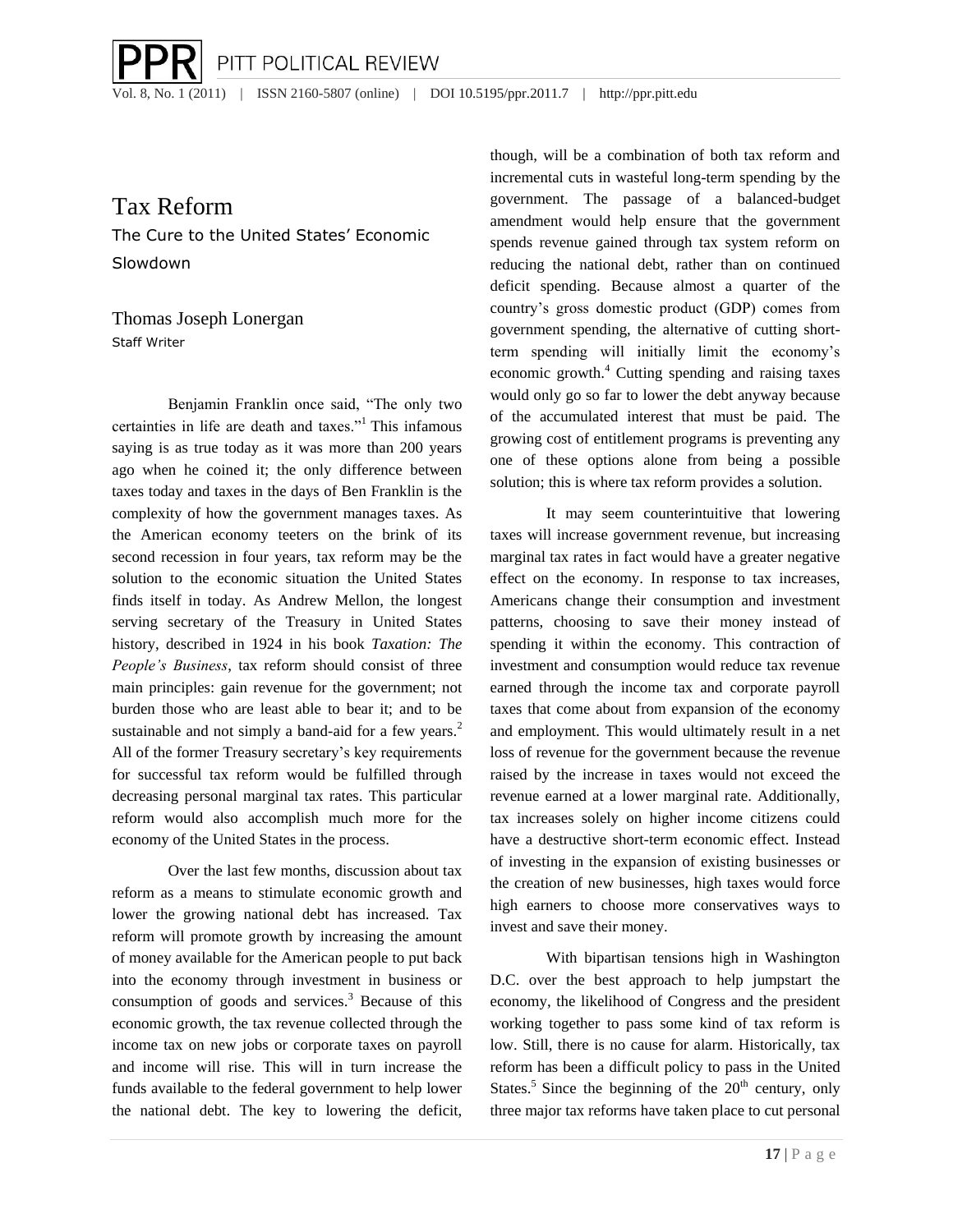

marginal tax rates and change economic incentives: the Harding-Coolidge Reform in the early 1920s under then Treasury Secretary Andrew Mellon, the Kennedy-Johnson Reform in the mid-1960s, and the Reagan Reform during the mid-1980s. Periods of strong economic growth with significant increases in GDP, have followed these three reforms.

The 1920s reform was sparked by fear of a severe post-war recession following a steep decline in trade and production after World War I. In the eight years following the 1920s reform, the American economy grew by more than five percentage points per year, resulting in rapid industrial expansion and job growth within the United States. This set the groundwork for the United States to become the  $20<sup>th</sup>$ century's dominant global economic force. The Kennedy-Johnson reform in the 1960s contributed to economic growth of almost five percentage points per year, which helped to further the United States' global economic supremacy in the postwar period. The Reagan tax reform in the early 1980s was driven by an economic lull that began during the Ford administration. In the seven years after these cuts, the economy grew by almost four percentage points per year while federal revenues rose by 26 percent. The measures taken by President Reagan to lower the marginal tax rate on personal income eventually paved the way for the economic boom of the 1990s under Presidents Bush and Clinton.<sup>6</sup> In 1994, President Clinton's Council of Economic Advisers summarized the Reagan tax reform's economic benefits, writing that it was "undeniable that the sharp reduction in taxes in the early 1980s was a strong impetus to the economic growth and expansion of that decade."<sup>7</sup>

After looking at the historical effects of lowering the marginal tax rate on personal income, it is evident that reform was a leading factor in sparking growth and bringing the United States out of economic slowdowns. In the present-day United States, there are many ways to promote economic growth through tax reform. During a joint address to Congress in September, President Obama called for reforming the corporate tax code to eliminate loopholes that allow corporations to pay very little in federal taxes.

Republican Presidential Candidate Herman Cain has proposed a 9-9-9 Plan, consisting of a nine percent federal sales tax rate, a nine percent flat federal income tax rate, and a nine percent flat federal corporate tax rate.<sup>8</sup> However, to create quick and sustainable economic growth, Congress and the president must revamp the tax code.

The most efficient approach to tax reform is a process outlined by Glenn Hubbard, Dean of Columbia Business School and former Chairman of the Council of Economic Advisors under the Bush Administration, in an August 2011 *Wall Street Journal* article.<sup>9</sup> The first step is to broaden the tax base by making significant cuts in marginal personal tax rates in order to promote investment and spending. By reducing marginal tax rates on savings, capital gains, and dividends, purchases of capital and productivity will increase, resulting in higher wages for workers and greater output from businesses. According to an analysis of the United States tax policy by economists Alan Auerbach and Kevin Hassett, lowering the marginal tax rate and broadening the base will allow GDP to grow between a half and a full percentage point per year over the course of a decade, reducing the unemployment rate by creating jobs. $10$ 

The second step is to reform business taxation by eliminating double taxation on certain types of business investment. Double taxation occurs when businesses pay corporate income taxes on their profits and then the dividends paid out by the corporation to their shareholders or owners, in the case of small businesses, are also taxed. Owners of small businesses, collectively hit the hardest by double taxation, avoid double taxation by distributing profits among owners instead of leaving a percentage within the corporation as working capital. This has resulted in less working capital being left in the company, which could have been used to hire more employees, expand business, or reinvest. In order to move toward a system which treats all business income equally, tax experts have suggested the integration of individual and corporate tax systems. Under pure systems, known as full integration or the partnership method, retained earnings would be attributed to shareholders who would be required to pay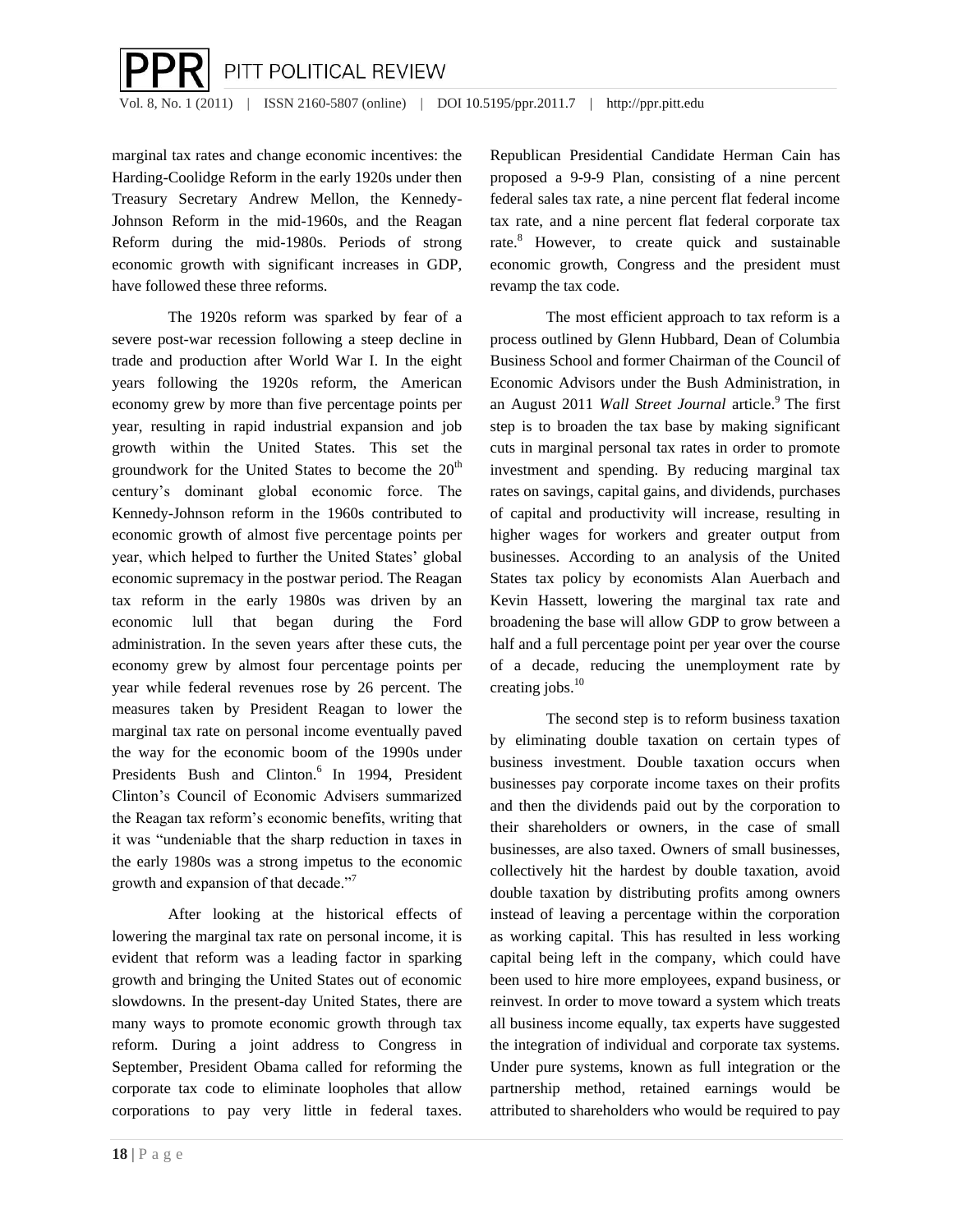

Vol. 8, No. 1 (2011) | ISSN 2160-5807(online) | DOI 10.5195/ppr.2011.7 | http://ppr.pitt.edu

PITT POLITICAL REVIEW

taxes on this income. This system would ensure that businesses make financial decisions to hire new employees or expand their operation based on economic indicators rather than tightening budgets to anticipate tax increases.<sup>11</sup>

Third, there needs to be a shift of the United States economy away from consumption and towards production. Since the early part of this century, the economy has become increasingly dependent on consumption and government spending, which decreases investment in capital-intensive products and makes the US increasingly dependent on imports. Reorganizing and rebalancing the economy will require firms to shift towards investment in domestic production with a greater focus on exports as trade becomes increasingly globalized. Two main ways to do this would be to lower the corporate tax rate to make American firms more competitive around the world, and to eliminate the double taxation on businesses' equity while also offering incentives to businesses to invest and expand their business.

Congress has addressed the need for tax reform, most recently during the debt-ceiling crisis in July and August of 2011, but is it a realistic possibility with a highly contested presidential election in the near future that reform will occur? The newest push for tax reform has been in the creation of a bipartisan super committee that consists of six senators and six representatives.<sup>12</sup> Congress tasked the committee with constructing a plan for tax reform that would reduce the federal deficit, with specific targets for tax rates and what loopholes or deductions should be eliminated. The most likely scenario is that the battle over the specifics will be fought in Congress during the course of the presidential election in 2012. The winner of the election in November may ultimately undertake this proposed tax reform as one of his or her first initiatives in office, because of an abundance of political capital. Such an outcome would regrettably push possible economic growth associated with tax reform back until 2013 or later, and the American people would have to continue with the day-to-day effects of a stagnant economy characterized by high unemployment, a volatile stock market, and low investment.

The political climate in Washington also presents a potential impediment to tax reform. With the 2012 election quickly approaching, the Republican leadership in Congress has made it clear that their top political priority is to defeat President Obama in  $2012$ <sup>13</sup> This will make compromise on any potentially positive legislation difficult. Congress and the president must put their political agendas aside in order to push through the necessary tax reforms that will cause a return to economic growth and prosperity. Without Washington taking these steps, the United States economy could stay stagnant for years to come. In an August 2011 *Wall Street Journal* article, Stephen Moore stated, "there's an old saying that when dollar bills are lying on the sidewalk, someone picks them up. The big question is whether Barack Obama has good sense to do that on tax reform. It may save his presidency."<sup>14</sup>